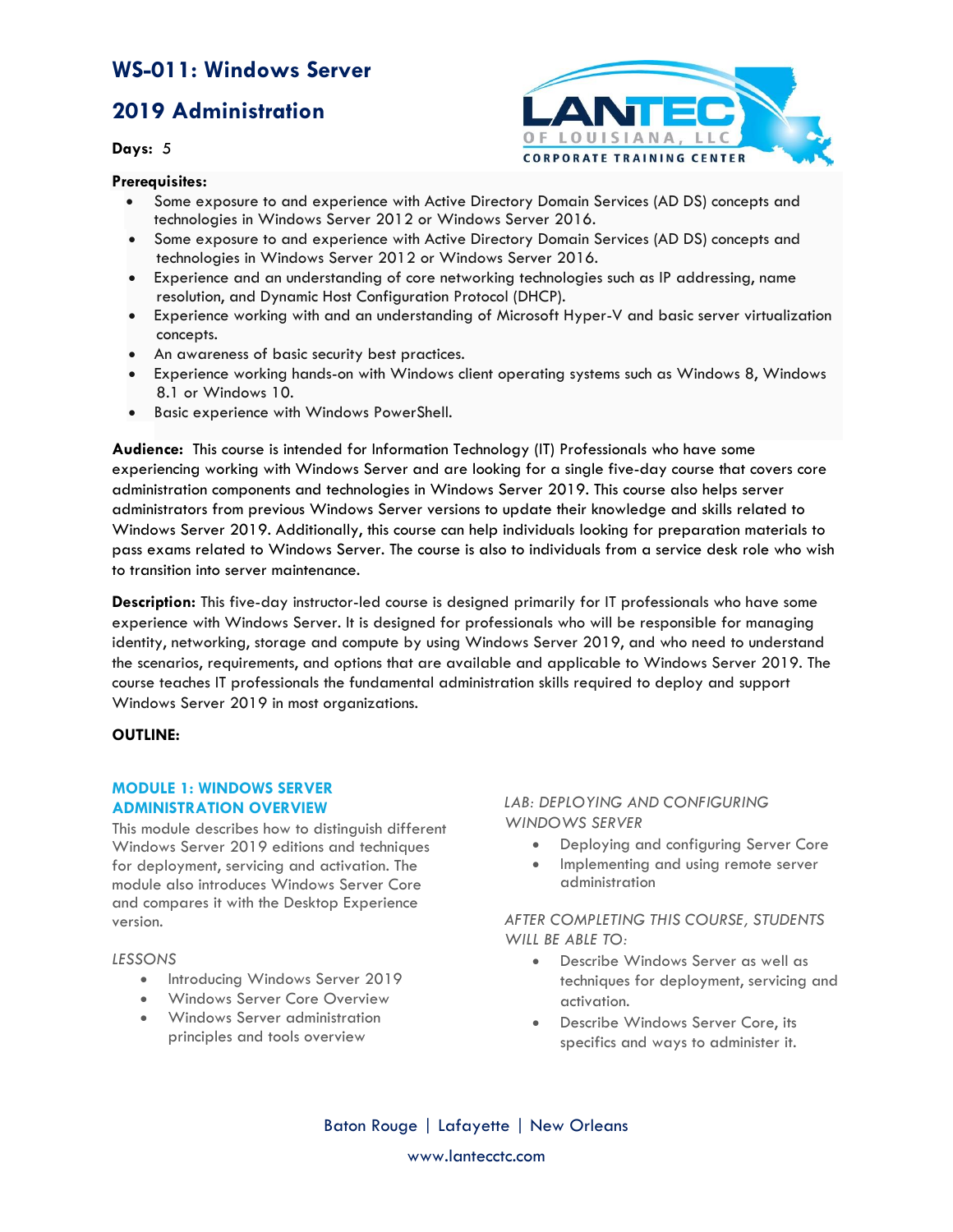# **2019 Administration**

## **MODULE 2: IDENTITY SERVICES IN WINDOWS SERVER**

This module introduces identity services and describes Active Directory Domain Services (AD DS) in a Windows Server environment. The module describes how to deploy domain controllers in AD DS, as well as the Azure Active Directory (AD) and the benefits of integrating Azure AD with AD DS. The module also covers Group Policy basics and how to configure group policy objects (GPOs) in a domain environment.

#### *LESSONS*

- AD DS Overview
- Deploying Windows Server domain controllers
- Azure AD overview
- Implementing Group Policy
- Active Directory Certificate Services overview

## **MODULE 3: IDENTITY SERVICES IN WINDOWS SERVER**

This module describes how to implement core network infrastructure services in Windows Server. The modules cover how to deploy, configure and manage DNS and IPAM. The modules also describe how to use Remote Access Services.

#### *LESSONS*

- Deploying and managing DHCP
- Deploying and managing DNS service
- Deploying and managing IPAM
- Remote Access Services in Windows Server

## *LAB: IMPLEMENTING AND CONFIGURING NETWORK INFRASTRUCTURE SERVICES IN WINDOWS SERVER*

- Deploying and configuring DHCP
- Deploying and configuring DNS
- Implementing Web Application Proxy

#### *AFTER COMPLETING THIS COURSE, STUDENTS WILL BE ABLE TO:*

- Describe, deploy and configure DHCP service.
- Deploy, configure and manage DNS.

## *LAB: IMPLEMENTING IDENTITY SERVICES AND GROUP POLICY*

- Deploying new domain controller on Server Core
- Configuring Group Policy
- Deploying and using certificate services
- Explain Group Policy basics and configure GPOs in a domain environment
- Describe the role of Active Directory certificate services and certificate usage

## *AFTER COMPLETING THIS COURSE, STUDENTS WILL BE ABLE TO:*

- Describe AD DS in a Windows Server environment.
- Deploy domain controllers in AD DS.
- Describe Azure AD and benefits of integrating Azure AD with AD DS.

## **MODULE 4: FILE SERVERS AND STORAGE MANAGEMENT IN WINDOWS SERVER**

This module describes how to configure file servers and storage in Windows Server. The module covers file sharing and deployment of Storage Spaces technology. The module describes how to implement data deduplication, iSCSI based storage in Windows Server, and finally, how to deploy DFS.

#### *LESSONS*

- Volumes and File Systems in Windows Server
- Implementing sharing in Windows Server
- Implementing Storage Spaces in Windows Server
- Implementing Data Deduplication
- Implementing iSCSI
- Deploying Distributed File System

## *LAB: IMPLEMENTING STORAGE SOLUTIONS IN WINDOWS SERVER*

- Implementing Data Deduplication
- Configuring iSCSI storage
- Configuring redundant storage spaces
- Implementing Storage Spaces Direct

Baton Rouge | Lafayette | New Orleans

www.lantecctc.com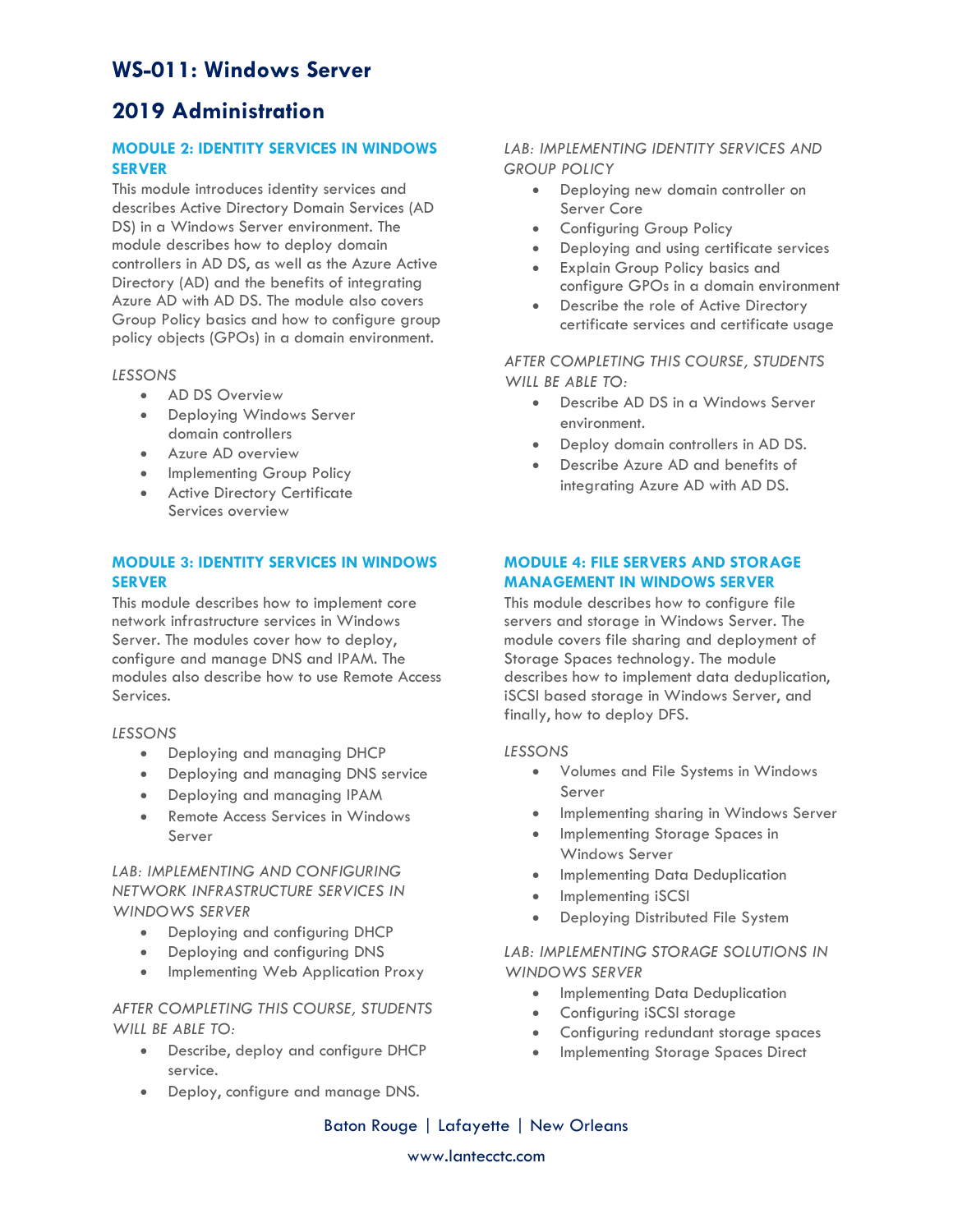# **2019 Administration**

*AFTER COMPLETING THIS COURSE, STUDENTS WILL BE ABLE TO:*

- Implement sharing in Windows Server
- Deploy Storage Spaces technology
- Implement the data deduplication feature
- Implement iSCSI based storage
- Deploy and manage Distributed File System (DFS)
- •

## **MODULE 5: HYPER-V VIRTUALIZATION AND CONTAINERS IN WINDOWS SERVER**

This module describes how to implement and configure Hyper-V VMs and containers. The module covers key features of Hyper-V in Windows Server, describes VM settings, and how to configure VMs in Hyper-V. The module also covers security technologies used with virtualization, such as shielded VMs, Host Guardian Service, admin-trusted and TPMtrusted attestation, and KPS.

#### *LESSONS*

- Hyper-V in Windows Server
- Configuring VMs
- Securing virtualization in Windows Server
- Containers in Windows Server
- Overview of Kubernetes

#### *LAB: IMPLEMENTING AND CONFIGURING VIRTUALIZATION IN WINDOWS SERVER*

- Creating and configuring VMs
- Installing and configuring containers

#### *AFTER COMPLETING THIS COURSE, STUDENTS WILL BE ABLE TO:*

- Describe the key features of Hyper-V in Windows Server.
- Describe VM settings and deploy and configure VMs in Hyper-V.
- Explain the use of security technologies for virtualization.
- Describe and deploy containers in Windows Server.
- Explain the use of Kubernetes on Windows.

## **MODULE 6: HIGH AVAILABLITY IN WINDOWS SERVER**

This module describes current high availability technologies in Windows Server. The module describes failover clustering and considerations for implementing it, and how to create and configure failover clustering. The module also explains stretch clusters and options for achieving high availability with Hyper-V VMs.

## *LESSONS*

- Planning for failover clustering implementation
- Creating and configuring failover cluster
- Overview of stretch clusters
- High availability and disaster recovery solutions with Hyper-V VMs

## *LAB: IMPLEMENTING FIALOVER CLUSTERING*

- Configuring storage and creating a cluster
- Deploying and configuring a highly available file server
- Validating the deployment of the highly available file server

## *AFTER COMPLETING THIS COURSE, STUDENTS WILL BE ABLE TO:*

- Describe failover clustering and the considerations for implementing it.
- Create and configure failover clusters.
- Describe stretch clusters.
- Describe options to achieve high availability with Hyper-V VMs.

## **MODULE 7: DISASTER RECOVERY IN WINDOWS SERVER**

This module describes disaster recovery technologies in Windows Server and how to implement them. The module covers how to configure and use Hyper-V Replica and describes Azure Site Recovery. The module also covers how to implement Windows Server backup and describes the Azure Backup service.

#### *LESSONS*

- Hyper-V Replica
- Backup and restore infrastructure in Windows Server

Baton Rouge | Lafayette | New Orleans

www.lantecctc.com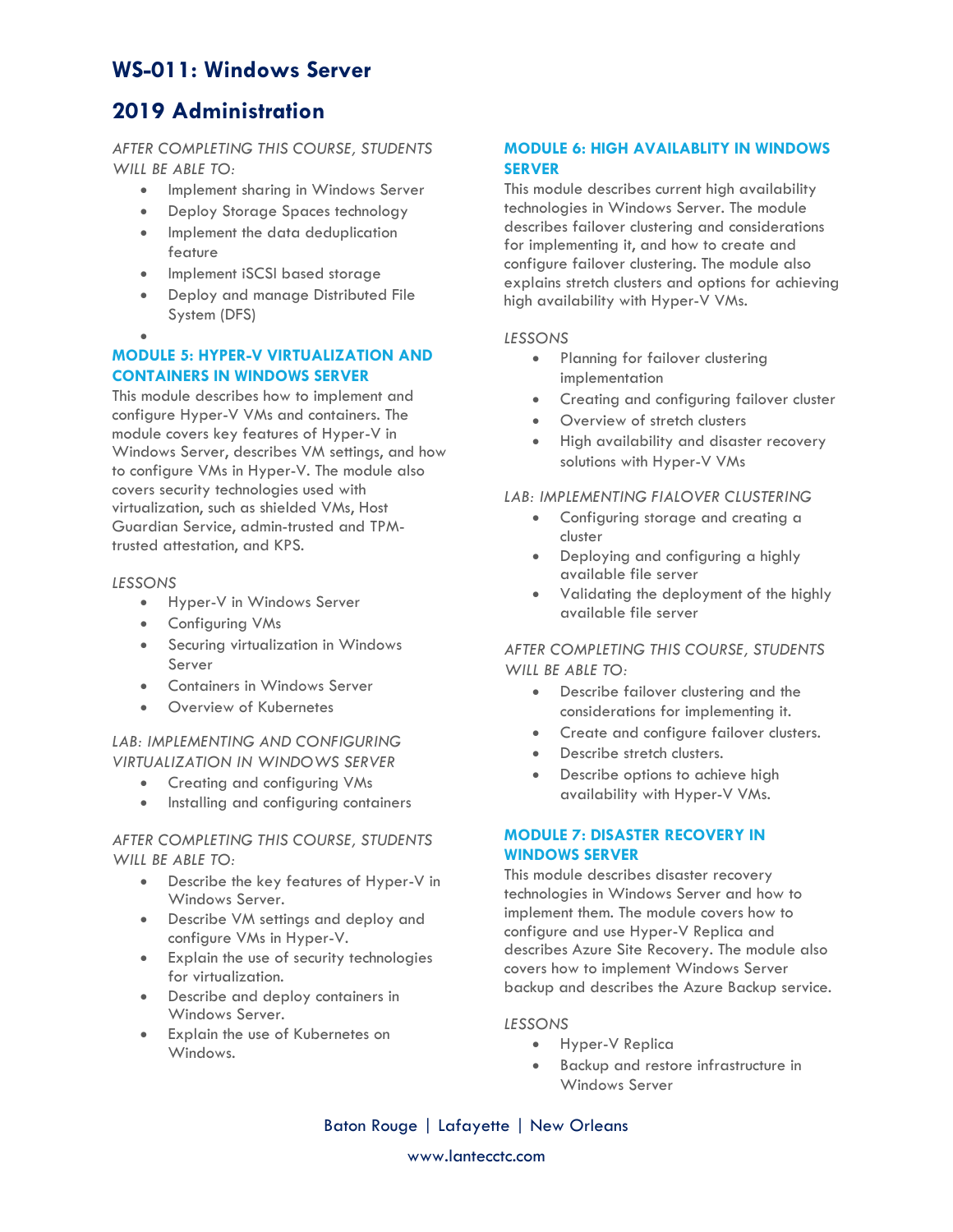# **2019 Administration**

*LAB: IMPLEMENTING HYPER-V REPLICA AND WINDOWS SERVER BACKUP*

- Implementing Hyper-V Replica
- Implementing backup and restore with Windows Server Backup

*AFTER COMPLETING THIS COURSE, STUDENTS WILL BE ABLE TO:*

- Describe and implement Hyper-V Replica.
- Describe Azure Site Recovery.
- Describe and implement Windows Server backup.
- Describe the Azure Backup service.

#### **MODULE 8: WINDOWS SERVER SECURITY**

This module describes Windows Server security features and how to implement them. The module covers credentials used in Windows Server and explains how to implement privileged access protection. In addition to describing methods and technologies for hardening Windows Server security, the module explains how to configure Just Enough Administration (JEA) and how to secure SMB traffic. Finally, the module covers Windows Update, its deployment and management options.

#### *LESSONS*

- Credentials and privileged access protection
- Hardening Windows Server
- JEA in Windows Server
- Securing and analyzing SMB traffic
- Windows Server update management

#### *LAB: CONFIGURING SECURITY IN WINDOWS SERVER*

- Configuring Windows Defender Credential Guard
- Locating problematic accounts
- Implementing LAPS

## *AFTER COMPLETING THIS COURSE, STUDENTS WILL BE ABLE TO:*

- Describe credentials used in Windows Server.
- Explain how to implement privileged access protection.
- Describe methods and technologies to harden security in Windows Server.
- Describe and configure Just Enough Administration (JEA).
- Secure SMB traffic in Windows Server.
- Describe Windows Update and its deployment and management options.

#### **MODULE 9: RDS IN WINDOWS SERVER**

This module describes key Remote Desktop Protocol (RDP) and Virtual Desktop Infrastructure (VDI) features in Windows Server. The modules cover how to deploy session-based desktops and describes personal and poled virtual desktops.

### *LESSONS*

- Overview of RDS
- Configuring a session-based desktop deployment
- Overview of personal and pooled virtual desktops

## *LAB: IMPLEMENTING RDS IN WINDOWS SERVER*

- Implementing RDS
- Configuring Session Collection Settings and using RDC
- Configuring a virtual desktop template

### *AFTER COMPLETING THIS COURSE, STUDENTS WILL BE ABLE TO:*

- Describe Remote Desktop Services (RDS) in Windows Server.
- Describe and deploy session-based desktops.
- Describe personal and pooled virtual desktops.

## **MODULE 10: REMOTE ACCESS AND WEB SERVICES IN WINDOWS SERVER**

This module describes how to implement virtual private networks (VPNs), Network Policy Server (NPS), and Microsoft Internet Information Services (IIS). The module describes Always On VPN functionality, as well as how to configure NPS and Web Server (IIS) in Windows Server.

#### *LESSONS*

- Implementing VPNs
- Implementing Always On VPN

Baton Rouge | Lafayette | New Orleans

#### www.lantecctc.com